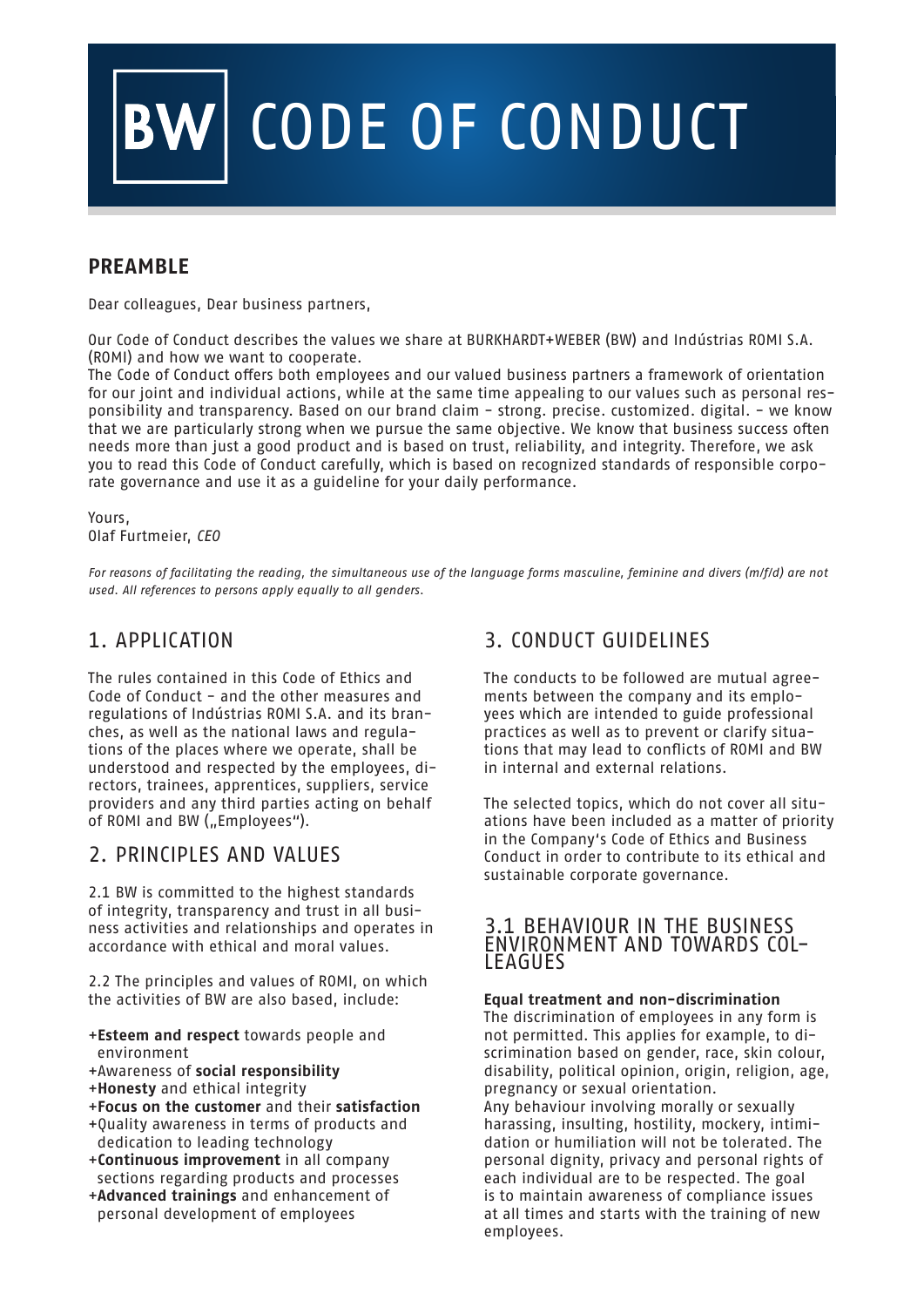## V CODE OF CONDUCT

A corporate culture of equal opportunities and mutual respect is a condition for our cooperative working. As an internationally operating company and subsidiary of the listed Indústrias ROMI S.A., the topic of compliance is particularly complex. Following compliance with laws and regulations is an essential basic principle for our economically responsible actions. National legal systems as well as political, social and cultural conditions must be taken into account. Our Compliance Management System is designed to ensure that business practices worldwide are in line with these principles, comply with applicable law and respect ethical and moral values.

This Code of Conduct is based on national laws and regulations and international conventions such as the United Nations Universal Declaration of Human Rights, the Guidelines on Children's Rights and Corporate Behaviour, the United Nations Guidelines on Business and Human Rights, the International Labour Standards of the International Labour Organization.

BW has international business relations and thus actively participates in the international exchange of goods. Relevant trade controls and the applicable regulations regarding import and export controls are followed respectively.

#### **Avoiding conflicts of interest**

Business decisions are exclusively based on factual, technical and objective criteria. Conflicts of interest with private interests should be avoided right from the beginning. If this is not possible, an external committee must decide on the situation. A regulated process for analysing conflicts of interest is available.

Secondary employment must not conflict with the interests of ROMI and BW and have to be reported if BW is the main employer.

### **Corruption and gifts**

All business activities must be based on the highest standards of integrity. These include a zero-tolerance policy regarding prohibits of all forms of bribery, corruption, blackmailing and embezzling. Bribes or collusive arrangements are no valid means of justifying a business transaction. Abuse of this compliance rule is not tolerated.

When dealing with business partners and authorities, employees may only grant or accept advantages as far as these do not create the impression of influencing business processes.

Employees with a family relationship or personal interest regarding a business partner may not participate in the company's decision-making processes, nor may they make use of their position and privileges and other influences in connection with respective business partner.

BW-employees, who have any kind of relationship including family relations to people who are connected to BW or ROMI in any business matter, e.g., suppliers, investors or business partners must report to the company via "Analysis of Interest Conflicts" or via the internal auditing of ROMI and explain their respective relationship as far as these employees can influence decisions based on their activities in the company.

Gifts, such as standard promotional gifts and give-aways may only be accepted within reasonable limits and only if the market value of the gift does not exceed **50** €.

Gifts or services exceeding this amount must be returned or if not possible, must be forwarded to the management who will decide on their final purpose.

Money gifts are not accepted. Gifts or invitations must be in accordance with local customs and limited to sporadic occasions.

### **Safety and health protection**

We consider the health and safety of all our employees and the people around us to be of utmost importance.

Work safety is therefore an integral part of all operational processes. Every manager is committed to briefing his or her employees to these issues and to be in compliance with the regulations. Furthermore, some of our health measures also have a precautionary character and contribute to the support of physical and mental health.

Employees who discover dangerous and inefficient processes about employment health and safety shall immediately report this to their supervisor. Employees are regularly trained on these topics.

#### **Union membership**

BW recognizes the right of employees to form and join unions and employee representatives on a democratic basis. This also includes joining professional associations or political parties and other constitutional corporations provided that the practice is carried out responsibly and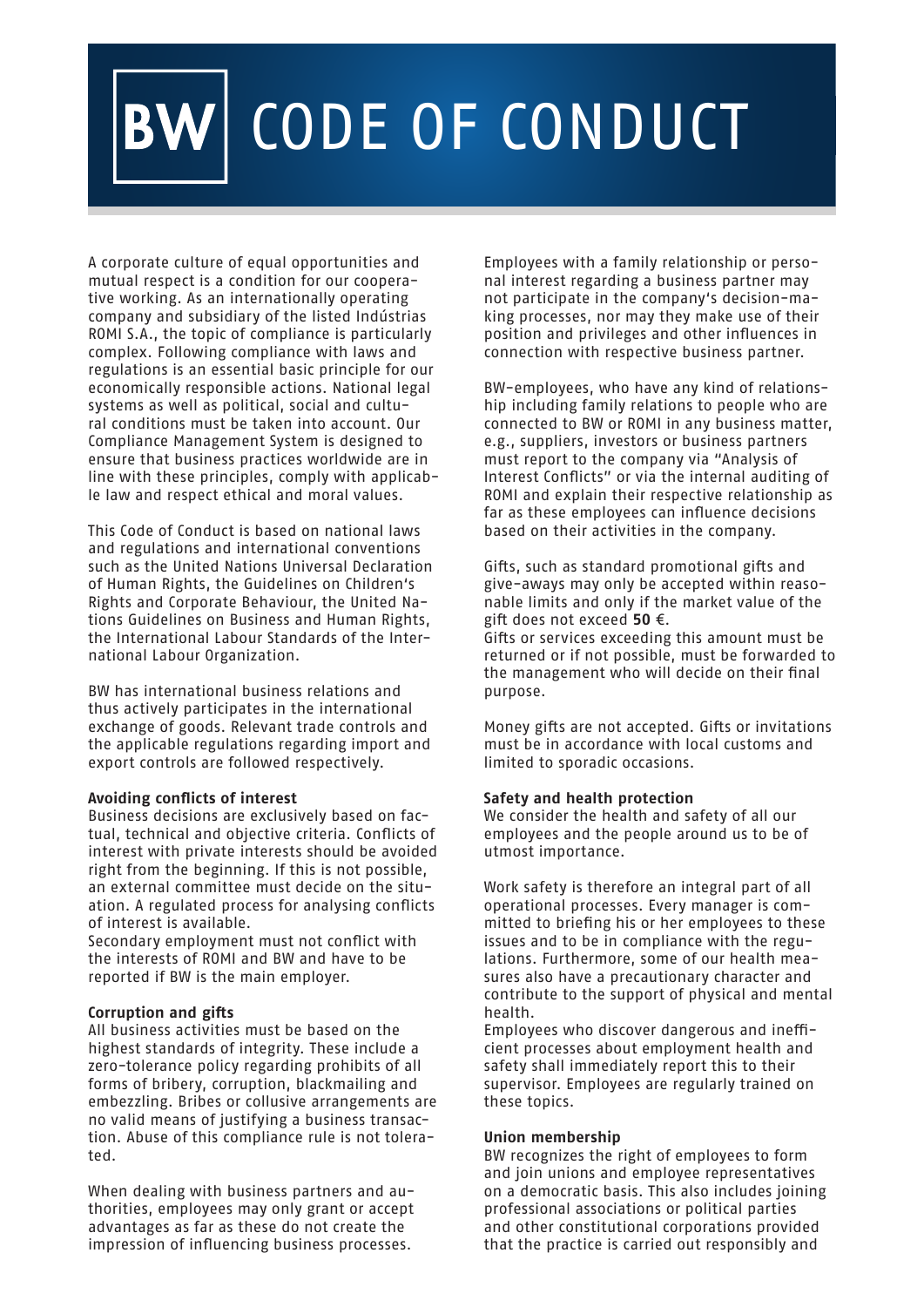## **W CODE OF CONDUCT**

ethically within the framework of the legal regulations.

Employees who belong to a trade union or employee representation are neither disadvantaged nor favoured.

### **Social responsibility**

BW and ROMI comply with all labour laws in all countries and regions in which they operate. We respect the fundamental human rights of all people and support their fulfilment.

Child labour is strictly prohibited in any phase of production. Suppliers are required to comply with the recommendations of the ILO-conventions regarding the minimum age for employment of children aged 15.

Further, we reject all forms of forced labour. We respect the right of adequate compensation for all employees and therefore the remuneration should be in line with national and local standards.

## 3.2 BEHAVIOUR WITHIN SOCIETY

### **Sustainable environmental & climate protection**

We continuously strive to optimize our business activities, our products and services in terms of sustainability and thus encourage our suppliers to contribute in terms of a holistic approach to these values.

Economic solutions are to be made to improve energy efficiency and to minimize energy consumption. The proper handling of hazardous substances is clearly defined and regularly included in training courses.

### **Donations**

We see ourselves as a responsible member of society and are therefore involved in a wide variety of fields, such as youth development, education, social issues and sports.

Our priority is to support regional sponsorships and cooperation's and the foundation of our mother company Indústrias ROMI S.A. The purpose of the foundation as well as the use of the foundation's funds can be looked up on the website ww.romi.com.

We refrain from financial contributions and other donations to political parties situated domestic and abroad.

## 4. HANDLING OF INFORMATION AND COMPANY PROPERTY

BW places great importance to truthful, open, transparent communication and reporting of business transactions both within the company and to customers, business partners and the public in general.

## **Confidential company information**

We take the necessary steps to protect confidential information and business records in a correct manner.

## **Data protection and information security**

The protection of personal data of employees, customers and suppliers is our highest priority. We therefore comply with all applicable EU-DS-GVO guidelines. Our staff is regularly trained on this topic and respectively sensitised.

## **Protection of company property**

We use tangible and intangible company property exclusively for company purposes and not for personal use. The private use of company property is only allowed if the company provides such operations.

We use the property and resources of the company appropriately, carefully, responsibly and sustainably. Keeping workplaces tidy is our mission. We strive to avoid waste at all times.

Sideline activities which are in accordance with this code must be registered with the Human Resources Department and may be performed with respect to the legal requirements (in compliance with break times).

### **Concurrent activities**

Employees are not permitted to carry out any professional activities whether paid or unpaid if it involves a conflict of interest with the company.

## 5. QUESTIONS AND ADVICE / **WHISTLEBLOWING**

Your questions and advices are a chance to make things better. By taking action, communicating and reporting questionable behaviour, you protect your colleagues and our reputation. After all, problems can only be solved if you bring them to the attention of others.